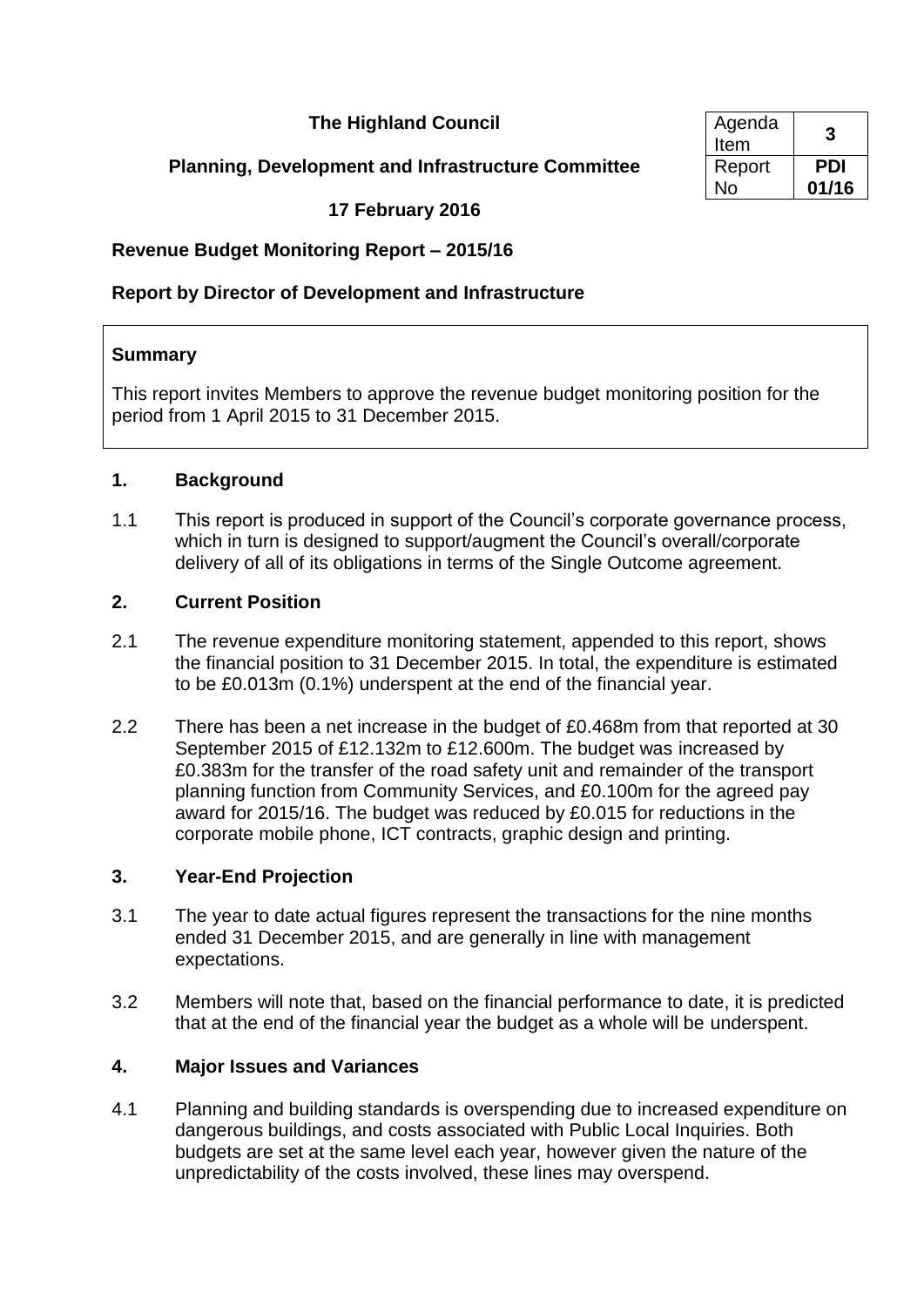- 4.2 Energy and sustainability will not achieve their targeted surplus. The income target for Renewable Heat Incentive is £1m, however this will not be achieved in the current financial year leading to a budget shortfall.
- 4.3 Staff vacancies accounts for the property asset management underspend.
- 4.4 The Service continues to have budget pressures in relation to property revenue maintenance and at this stage in the financial year the Service predicts an overspend of £0.168m. However, indications are that the budget for this financial year, as was the case for the previous year, could result in a £0.250m overspend.
- 4.5 The targeted surplus for rental income from the Council's investment properties will be exceeded this financial year, due to renegotiating a number of leases.
- 4.6 The increase in planning and building warrant income is currently sufficient to meet the predicted overspends. The Service will continue to scrutinise spend in order to minimise the effect. Budgets will be closely managed and any further underspends will be used to offset overspends and pressures within the overall Service budget.

#### **5. Budget Savings**

5.1 The attached monitoring statement takes full account of the budget savings in 2015/16, apart from the Glen Nevis Centre saving, which the Development and Infrastructure Service was asked to make by the Council.

#### **6. Implications**

- 6.1 Resource implications are discussed in this report.
- 6.2 There are no legal, equalities, climate change/carbon clever, risk, Gaelic and rural implications arising as a direct result of this report.

#### **Recommendations**

Members are invited to approve the report and the attached monitoring statement which shows the revenue position for the period to 31 December 2015.

| Designation:              | Director of Development & Infrastructure                                          |
|---------------------------|-----------------------------------------------------------------------------------|
| Date:                     | 3 February 2016                                                                   |
| Authors:                  | Mike Mitchell, Service Finance Manager                                            |
| <b>Background Papers:</b> | Monitoring Statement 31/12/15 and the Highland Council<br><b>Financial Ledger</b> |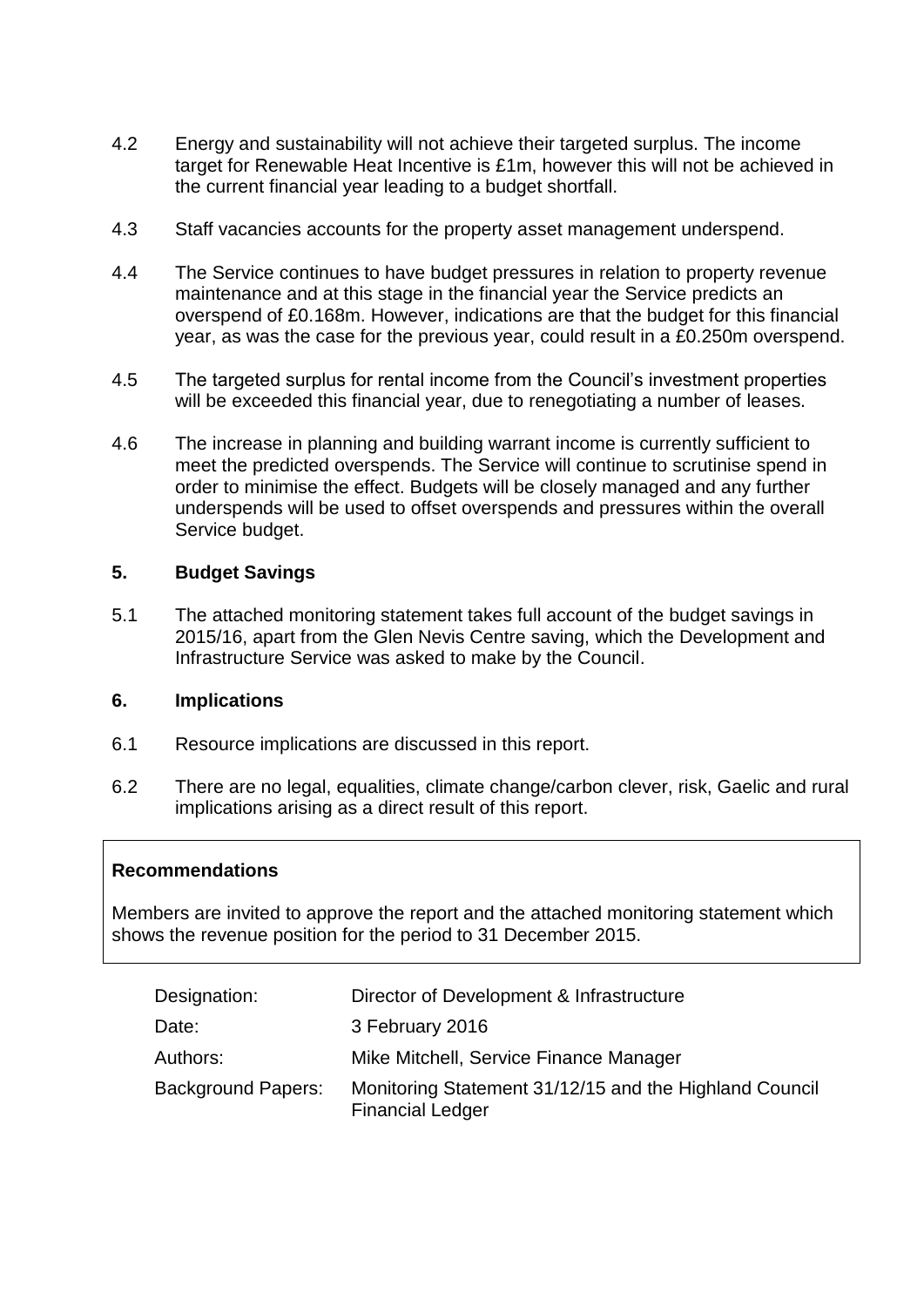### **DEVELOPMENT AND INFRASTRUCTURE Revenue Expenditure Monitoring Report**

| 1 APRIL 2015 - 31 DECEMBER 2015 |  | Summarv |
|---------------------------------|--|---------|
|---------------------------------|--|---------|

|                                                                                                                                                                                                                      | £000<br>Actual<br>Year To Date                                  | £000<br>Annual<br><b>Budget</b>                                 | £000<br>Year End<br>Estimate                                   | £000<br>Year End<br>Variance                 |
|----------------------------------------------------------------------------------------------------------------------------------------------------------------------------------------------------------------------|-----------------------------------------------------------------|-----------------------------------------------------------------|----------------------------------------------------------------|----------------------------------------------|
| <b>BY ACTIVITY</b>                                                                                                                                                                                                   |                                                                 |                                                                 |                                                                |                                              |
| <b>Directorate</b><br>Director & Business Team                                                                                                                                                                       | 913                                                             | 1,266                                                           | 1,284                                                          | 18                                           |
| <b>Planning &amp; Building Standards</b>                                                                                                                                                                             | 4,002                                                           | 5,094                                                           | 5,241                                                          | 147                                          |
| Infrastructure                                                                                                                                                                                                       |                                                                 |                                                                 |                                                                |                                              |
| Project Design Unit<br><b>Flood Risk Assessment</b>                                                                                                                                                                  | (485)<br>187                                                    | (700)<br>268                                                    | (742)<br>268                                                   | (42)<br>0                                    |
| <b>Environment &amp; Economic Development</b>                                                                                                                                                                        |                                                                 |                                                                 |                                                                |                                              |
| Management<br>Environment<br>Economy & Regeneration<br><b>Trading Standards</b><br><b>Employability Service</b>                                                                                                      | 64<br>1,390<br>1,996<br>569<br>1,076                            | 83<br>2,157<br>1,975<br>831<br>1,963                            | 84<br>2,153<br>2,011<br>820<br>1,978                           | 1<br>(4)<br>36<br>(11)<br>15                 |
| <b>Property</b><br>Energy & Sustainability<br>Property asset management<br>Revenue Maintenance<br>Housing Development & Private Sector Housing Grant<br><b>Investment Properties</b><br>Technical, Design & Projects | 1,133<br>2,016<br>3,402<br>3,440<br>(1,868)<br>883              | (100)<br>3,771<br>5,115<br>1,703<br>(2,201)<br>(4, 302)         | 78<br>3,716<br>5,283<br>1,708<br>(2, 284)<br>(4,276)           | 178<br>(55)<br>168<br>5<br>(83)<br>26        |
| <b>Income</b><br>Planning Fee Income<br><b>Building Warrant Fee Income</b>                                                                                                                                           | (1, 834)<br>(1,743)                                             | (2, 444)<br>(1,879)                                             | (2, 557)<br>(2, 178)                                           | (113)<br>(299)                               |
|                                                                                                                                                                                                                      | 15,141                                                          | 12,600                                                          | 12,587                                                         | (13)                                         |
| <b>BY SUBJECTIVE</b>                                                                                                                                                                                                 |                                                                 |                                                                 |                                                                |                                              |
| <b>Staff Costs</b><br><b>Other Costs</b><br><b>Gross Expenditure</b><br>Grants<br>Other Income<br><b>Total Income</b>                                                                                                | 14,726<br>18,124<br>32,850<br>(3,832)<br>(13, 877)<br>(17, 709) | 20,570<br>18,575<br>39,145<br>(2,018)<br>(24, 527)<br>(26, 545) | 20,027<br>19,642<br>39,668<br>(2,018)<br>(25,064)<br>(27, 082) | (543)<br>1,067<br>524<br>0<br>(537)<br>(537) |
|                                                                                                                                                                                                                      | 15,141                                                          | 12,600                                                          | 12,587                                                         | (13)                                         |